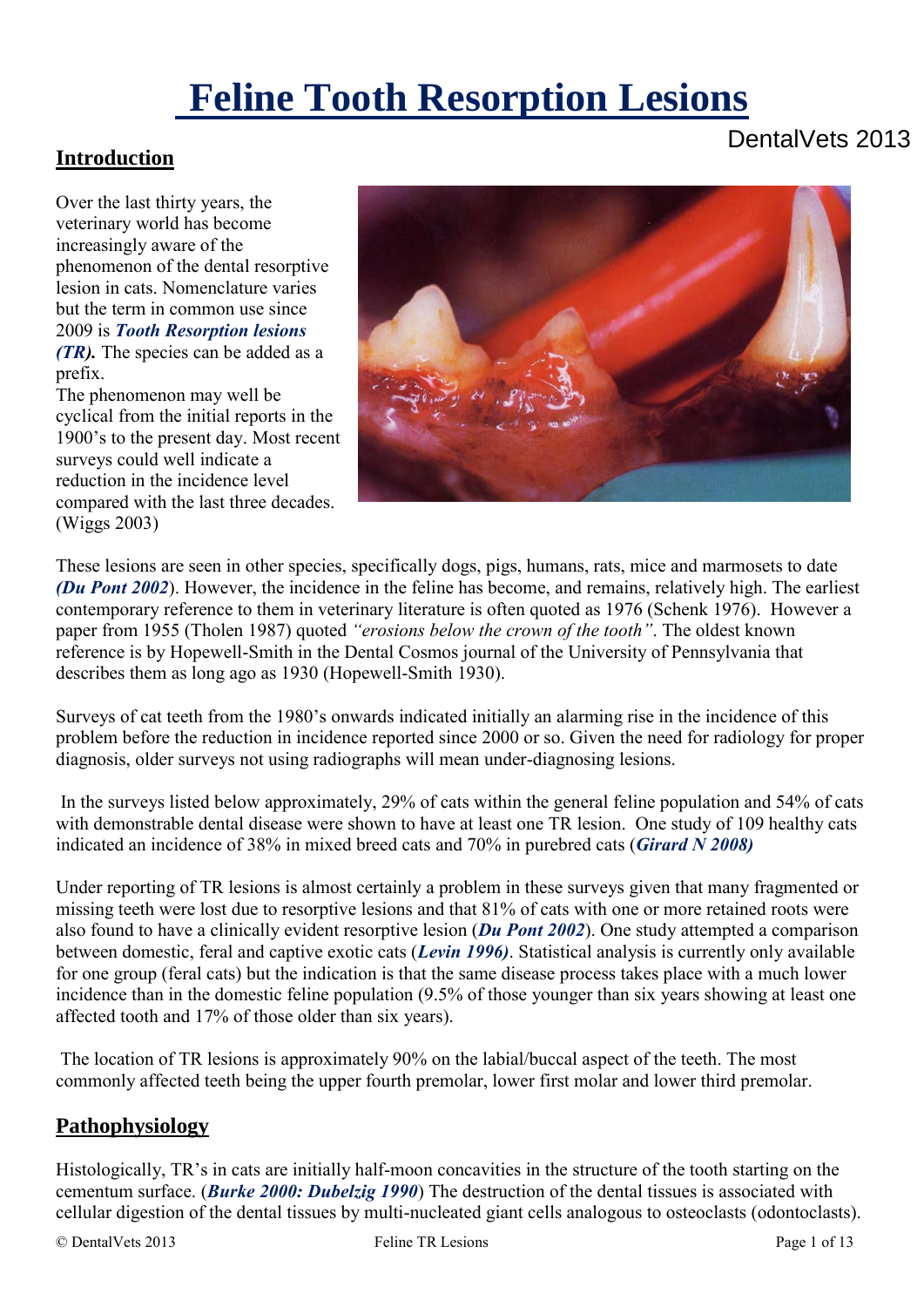Stem cells are attracted to the periodontal ligament area by inflammatory cytokines and are transformed into clast type cells. These clast cells then erode the mineralised tissues such as cementum, dentine and enamel. The lesions are lined by these cells and are non-carious. The dental margins are fully mineralised, hard and scalloped to support this fact. Histopathologic examination (*Gorrel 2002*) shows that TR's in cats are **CO13** essentially an inflammatory disease of the periodontium that extends to the surrounding tissues. The inflammation affects large parts of the surface of the tooth and is characterised by both resorptive and reparative phases.

#### **Incidence**

The incidence of these lesions in cats has been documented in a number of surveys over the past few years (see further reading list). The populations defined in these surveys are both the general feline population and the feline populations with dentistry bias (i.e. those individuals who were presented for dental or oral cavity problems). Surveys on this subject have become more numerous and sophisticated over the years – mainly by the inclusion of radiographic diagnosis as a routine. The main surveys from 1982 to 2001 are as follows;

#### **General Population** *(average 29%)*

*Schlup (1982); Switzerland 28.5% of cats had one or more lesions. (n = 200) Zetner (1987); Austria 28% of cats had one or more lesions. (n =?) Coles (1989); Australia 52% of cats had one or more lesions. (n = 64) (2) Mulligan (1989): California, USA 20% of cats had one or more lesions. (3) (n =?) Harvey (1992): USA 26% of cats had one or more lesions. (n = 794) (4) Zetner (1992): Austria 23% of cats had one or more lesions (n = 500) (5) Wiggs (1993): Texas, USA 28% of cats had one or more lesions (n=214) Okuda et al (1994): Japan 22.5% of cats had one or more lesions (n = 138) Clarke (1994): Australia 29% of cats had one or more lesions (n= 168) Verhaert (2000). Belgium. 25% of cats ha at least 1 lesion (n=753) Ingham et al (2001): UK 29% of cats had one or more lesions (n=228) Girard et al (2008): France. 38% (mixed breed cats) and 70% (pedigree cats) n=109* 

#### **Population with dentistry bias** *(average 54%)*

*Tholen (1987): New York, USA 65% of cats displayed at least one lesion. (n = 465) (6) Zetner (1990): Austria 46% of cats with chronic oral disease & one lesion or more. (n=24) Crossley (1991): UK 57% of cats displayed at least one lesion (n = 152). (7) Remeeus (1991): Holland 43% of cats displayed more than one lesion. (n = 308) Harvey (1992): USA 67% of cats displayed more than one lesion. (n = 78)*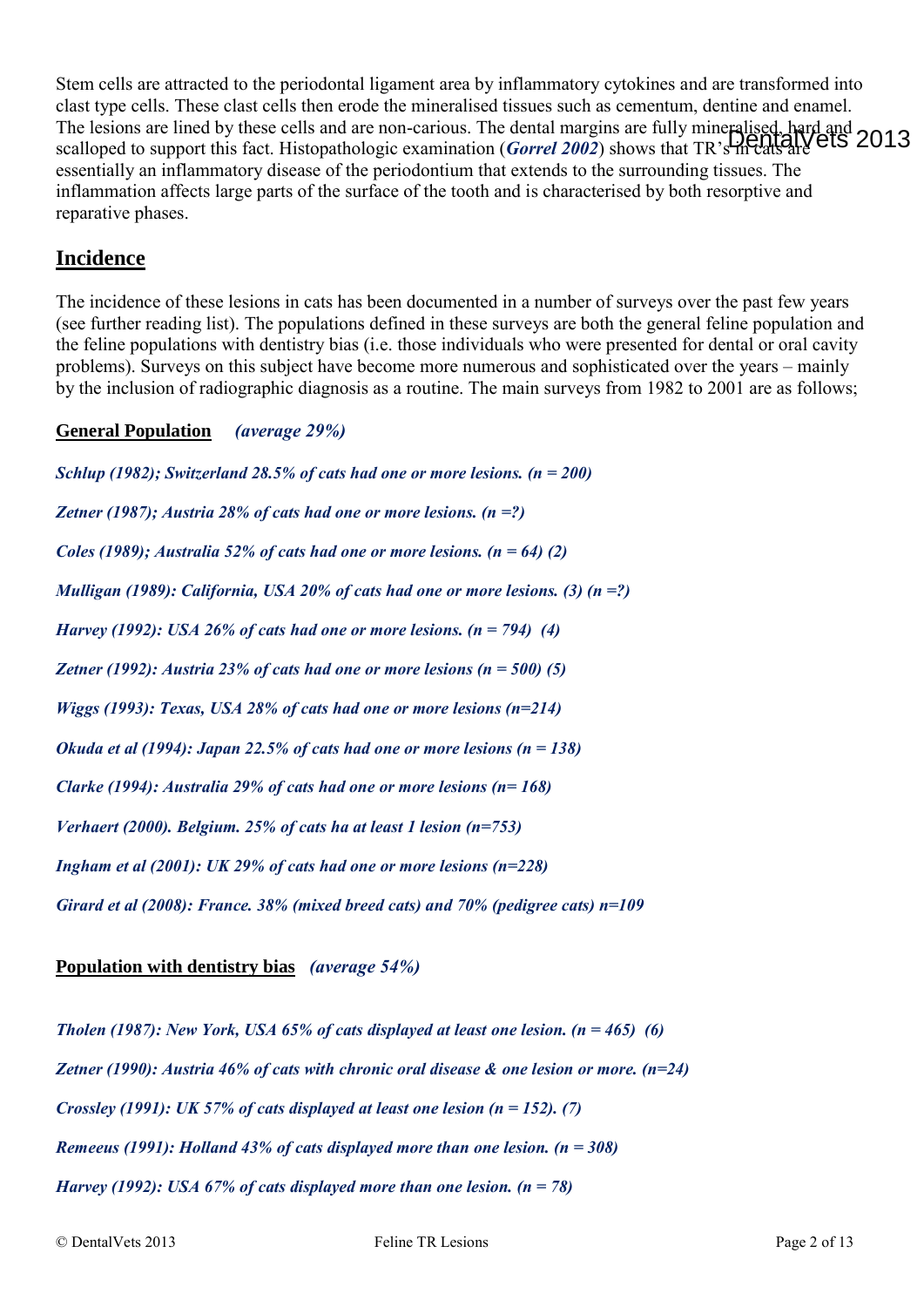*Van Wessum (1992): Holland 62% of cats displayed more than 1 lesion (n = 432) Wiggs (1993): Texas, USA 42% of cats displayed more than one lesion (n=252) Okuda et al (1994): Japan 48.1% of cats displayed more than 1 lesion (n = 81) Harvey et al (2000): USA. 43% of cats with TR's – mean number affected teeth 4.4 (n=162) Lommer et al (2001): USA. 67% of cats displayed an ORL. Radiographs used. (n=147)* 

### **AETIOLOGY.**

Research indicates that this is a complex disease with several causative factors interacting. Although diet is included in this list, many other factors may be responsible.

Work by Gorrel and others indicates that development of TR on the cement root surfaces does NOT require inflammation (*Gorrel 2002*). All cats appear to develop cemental surface resorption in life and some cats heal with restoration of normal periodontal attachment whereas in others, the lesions deepen to affect dentine and go on to develop destructive ankylosis. Any factor that creates abnormal formation or results in a deficiency of dentine or cementum mineralisation could precipitate the development of resorptive lesions.

The quality of cementum may vary because of differing hormonal and dietary factors predisposing some cats to development of clinical lesions. Excessive vitamin D intake over many years has been considered as a significant factor (*Reiter 2004)* but this was contradicted by another study (*Girard 2008)* 

Over the years, papers have occasionally considered the effects of occlusal stresses and/or periodontal disease as aetiological factors via external inflammatory or non-inflammatory processes (*Burke T, Johnston NW 2000. Harvey 1992, Girard 2008*).

One current direction of research is focusing on treatment using the bisphosphonate group of drugs (*Alendronate™: Merck)* that bind to hydroxyapatite in bone and root surfaces and inhibit the clastic activity that causes apoptosis (programmed cell death). In a proof-of-concept study *(Mohn 2009),* it was used at 9mg/kg twice weekly and appeared to slow or arrest the progression of lesions. This is based on the assumption that the periodontal ligament is an area of high uptake of factors that mediate clastic activity – otherwise why does "rubber jaw" not become "rubber leg"? *(Harvey 2004).*

To date this drug has not been used in cats out of a research setting due to the logistical difficulties of safe administration and the fear of side effects.

#### **DIAGNOSIS**

Clinically these lesions are intensely painful when on the crown and open to the oral cavity and are often associated with irritative, gnawing movements of the jaws during mastication. In an anaesthetised animal, it is common to produce a reaction when a lesion is found accidentally during routine probing of the sulcus. Clearly, the pain from these lesions must debilitate the cat but, as with many painful dental conditions in animals, the host seems to "live" with the problem without overt external stimuli. Often the only way to determine how much of a burden the pain was for the animal is to note the difference in demeanour before and after treatment.

DentalVets 2013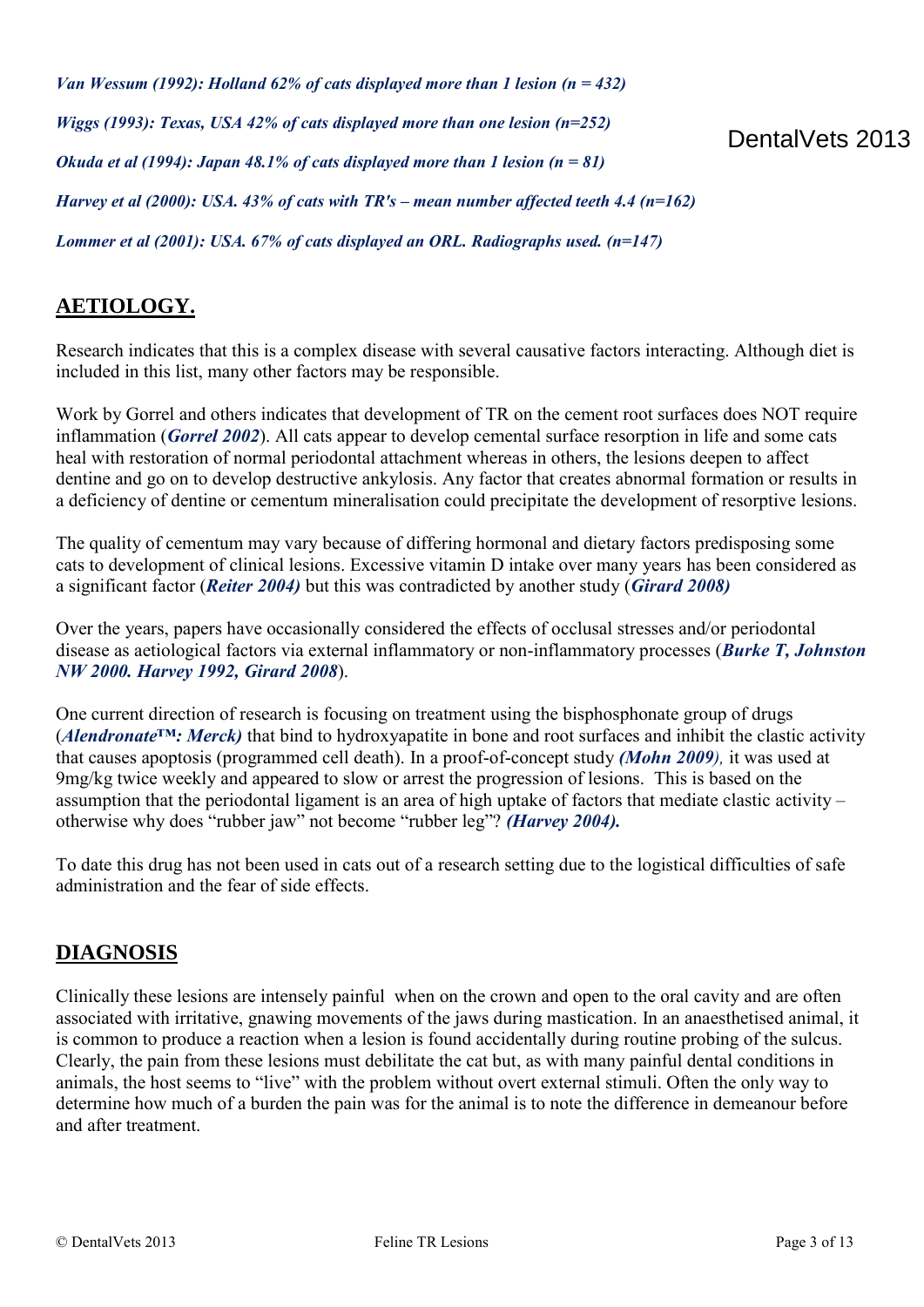There are three main methods for diagnosing the presence of TR's in cats.

#### **1) VISUAL**

- Red zone of inflamed gingiva over lesion.
- Check commonly affected teeth: upper PM4 (108/208), Lower M1 (409/309) & lower PM3 (307/407).

#### **2) TACTILE.**

- Using a sharp explorer look for TR's in the sulcus area.
- Due to the vascularity of the lesion, this may cause pronounced bleeding.

#### **3) RADIOLOGY.**

- The definitive method and recommended mode of diagnosis
- Should be used if either of the above two methods gives rise to suspicion.
- Best performed with a dental x-ray machine due to the small size of mouth  $&$  film
- Areas of lysis of tooth tissues are known to be rapidly progressive.
- Beware the phenomenon known as "cervical burn-out" where excessive exposure can give rise to confusion at the tooth neck.
- Sentinel teeth (307/407). One study (Heaton 2004) indicted that if these teeth are missing or affected it is a 93% predictor of TR lesions elsewhere in the mouth.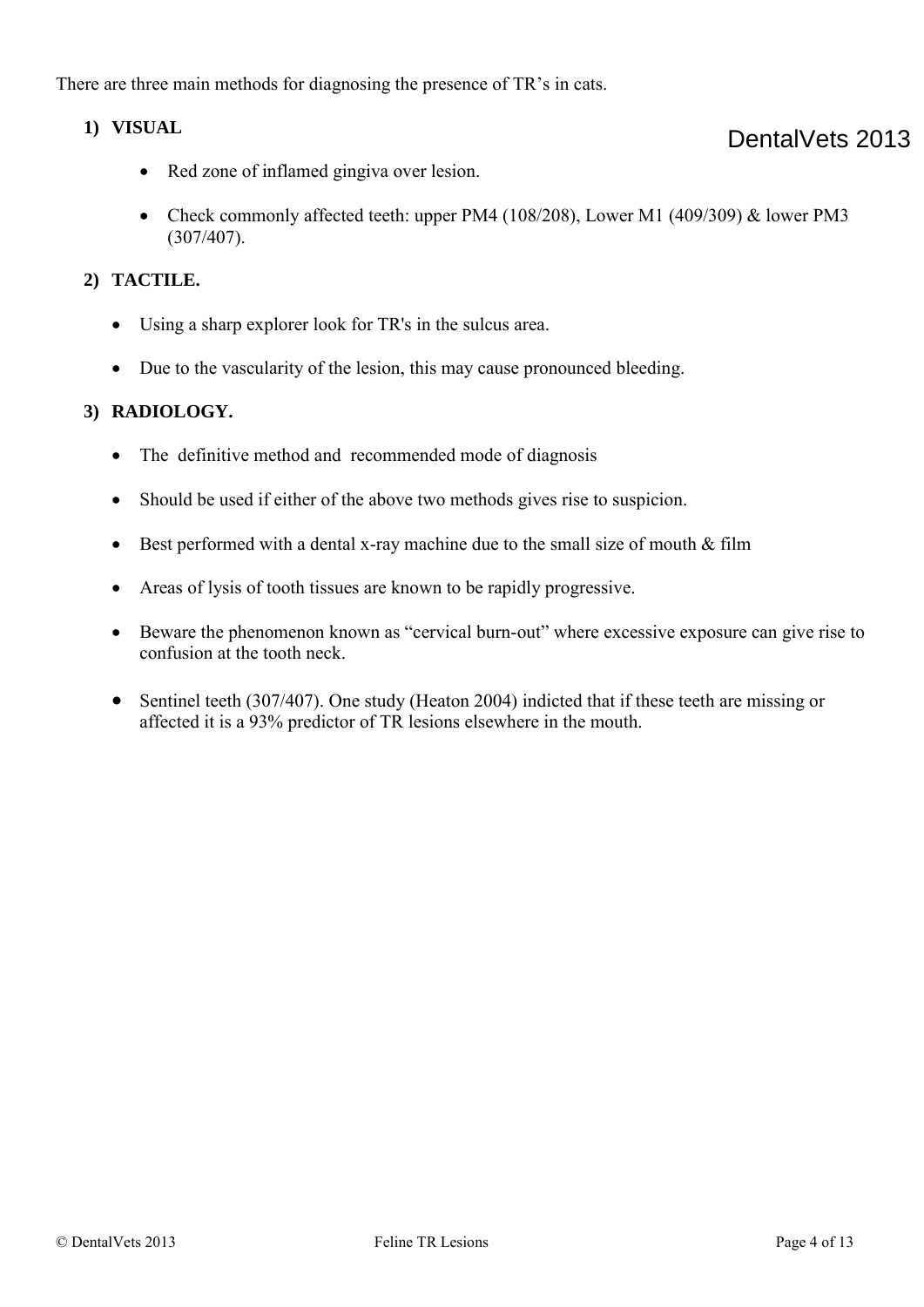## **TYPING AND STAGING**

The definitive guide to this can be found on the American Veterinary Dental College website ental Vets 2013 **http://www.avdc.org/nomenclature.html#resorption** 

#### **Classification of lesion is based on severity (stage) and location (type).**

Some lesions result in total root resorption whilst others degenerate less drastically retaining key organic element of the tooth - such as the periodontal ligament and pulp. If organic tissue is retained they need treated differently from those which do not retain these tissues. Therefore, to enable logical treatment planning they must first be staged and typed.

*Lesions are staged 1-5 depending on severity of the actual lesion.* 



*S***tage 1 (TR 1)**: Mild dental hard tissue loss (cementum or cementum and enamel).

**Stage 2 (TR 2)**: Moderate dental hard tissue loss (cementum or cementum and enamel with loss of dentin that does not extend to the pulp cavity). The tooth becomes painful if the sensitive dentine tubules are exposed to air.



**Stage 3 (TR 3)**: Deep dental hard tissue loss (cementum or cementum and enamel with loss of dentin that extends to the pulp cavity); most of the tooth retains its integrity. Stage 3 lesions are very painful if exposed to air and bleeding from pulp tissue will be evident on probing. Early "ghost images" of roots may be evident now on radiographs.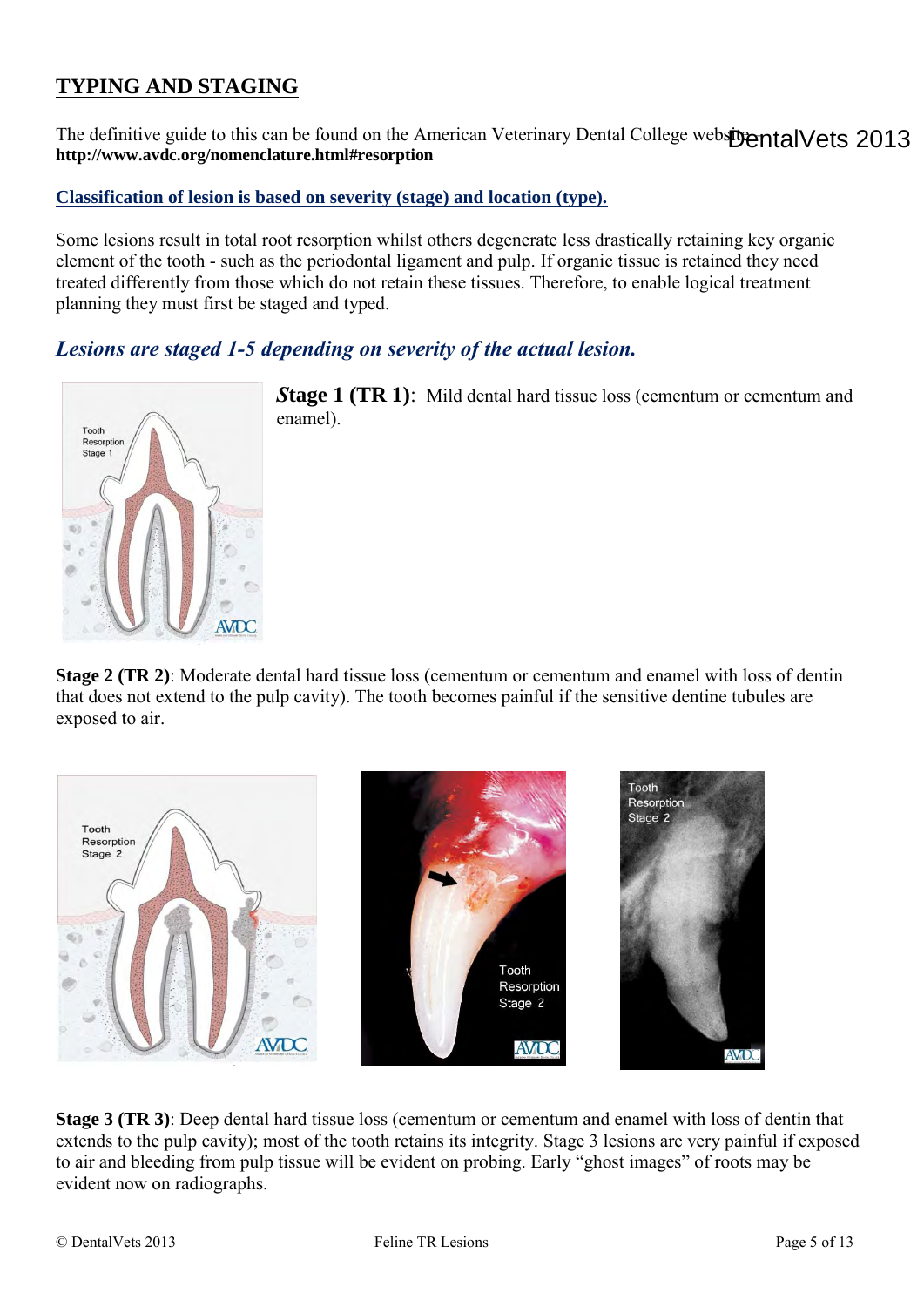

**Stage 4 (TR 4)**: Extensive dental hard tissue loss (cementum or cementum and enamel with loss of dentin that extends to the pulp cavity); most of the tooth has lost its integrity.

#### *TR4a Crown and root are equally affected;*

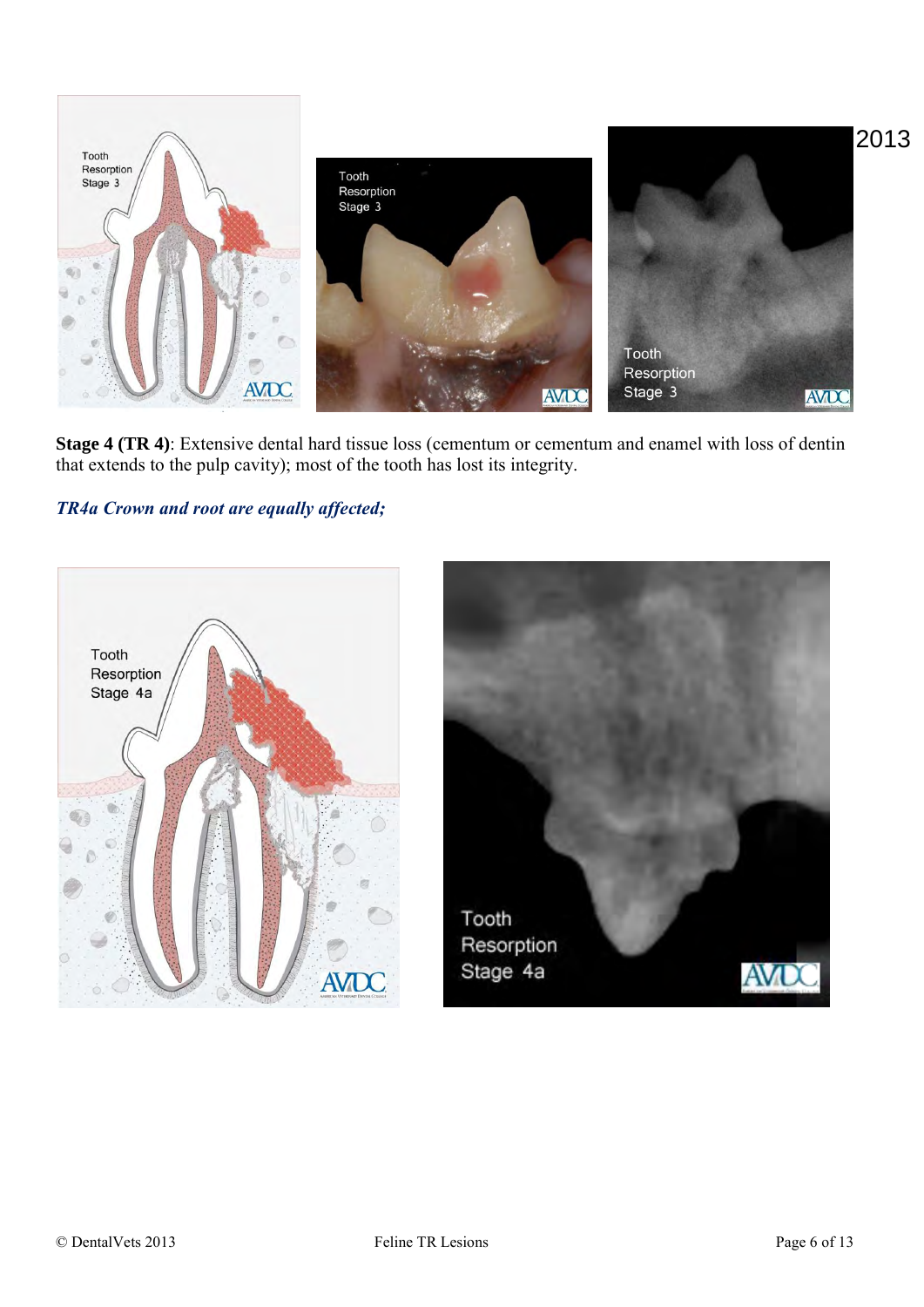#### *TR4b Crown is more severely affected than the root;*



*TR4c Root is more severely affected than the crown.* 

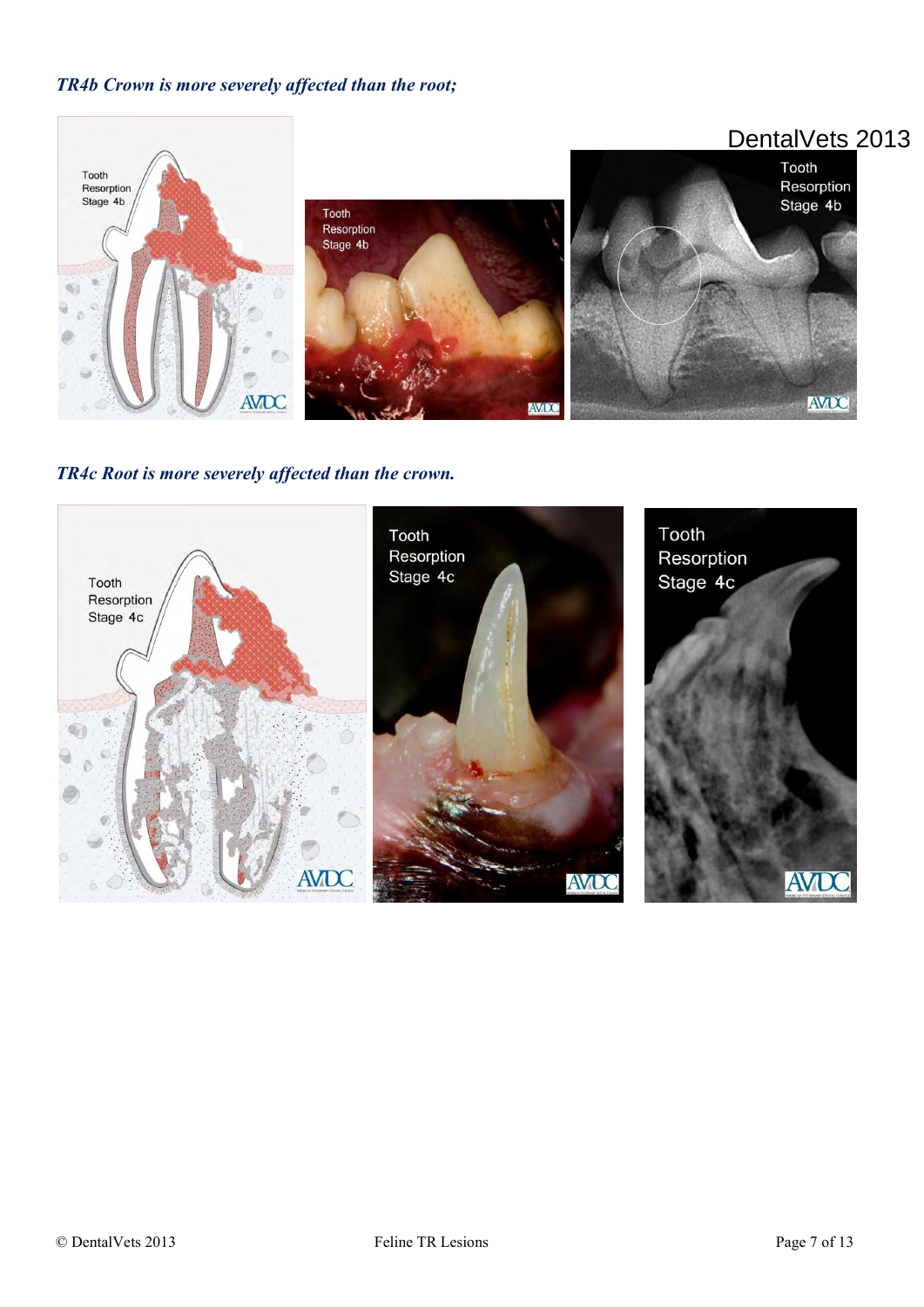**Stage 5 (TR 5)**: Remnants of dental hard tissue are visible only as irregular radiopacities, and gingival covering is complete. The oral mucosa may well have healed over the tooth fragments and may or may not be sensitive.

## DentalVets 2013



## **Typing of Lesions**

Typing of Lesions is dependent on their location as seen on a radiograph. They can present in three ways:

#### . *TYPE 1*





On a radiograph of a tooth with type 1 (T1) appearance, a focal or multifocal radiolucency is present in the tooth with otherwise normal radiopacity and normal periodontal ligament space. *(Du Pont 2002a)* 

Concurrent periodontal disease is a common feature of type 1 lesions. *One study of 109 healthy cats indicated that 40% of the total lesions found were Type 1 (Girard 2008).*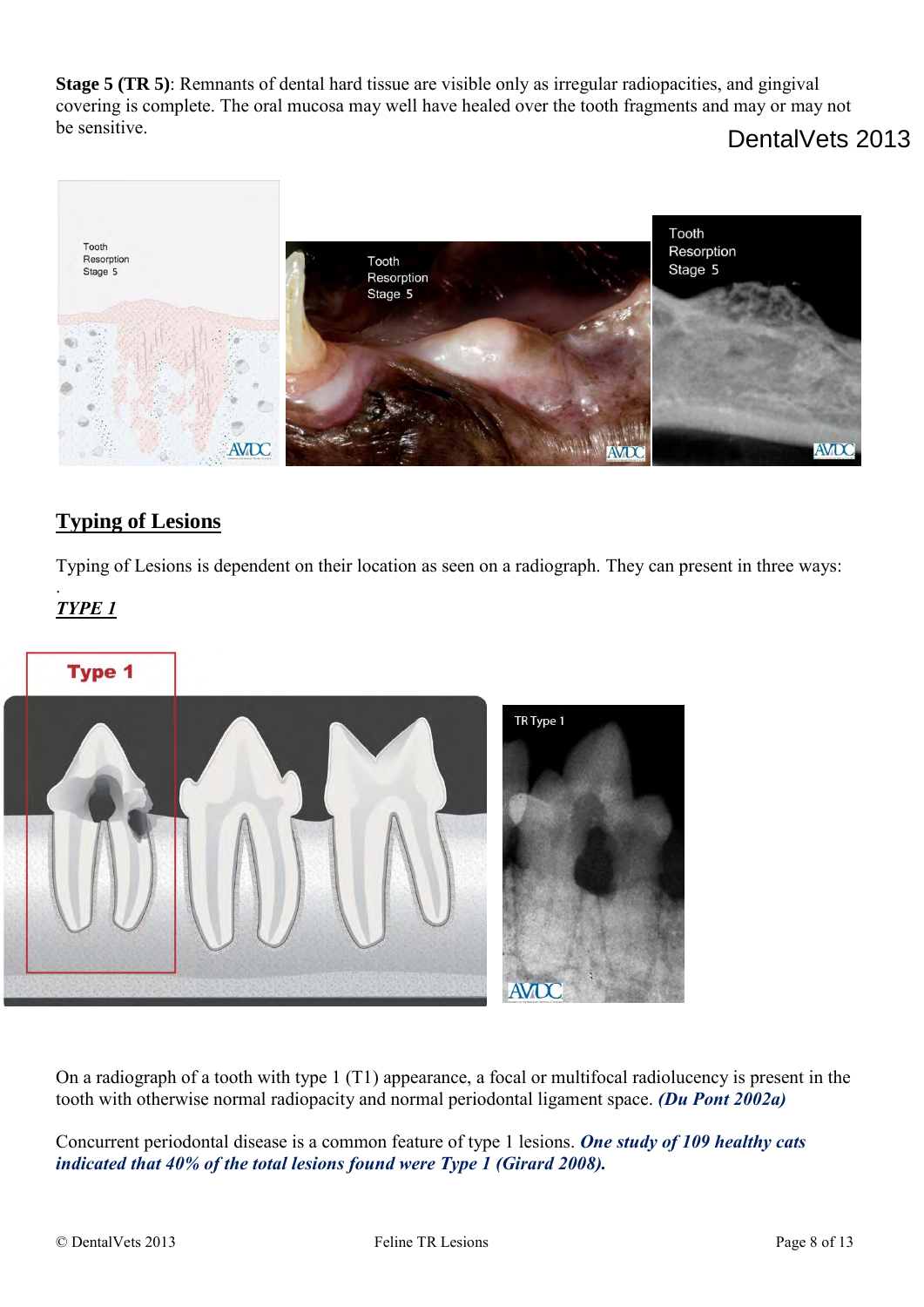*TYPE 2*



## On a radiograph of a tooth with type 2 (T2) appearance, there is narrowing or disappearance of the periodontal ligament space in at least some areas and decreased radiopacity of part of the tooth.

Type 2 lesions have extensive root replacement by alveolar bone. Progression will result in loss of periodontal ligament and pulp*. One study of 109 healthy cats indicated that 60% of the total lesions found were Type 2 (Girard 2008).*

#### *TYPE 3*



On a radiograph of a tooth with type 3 (T3) appearance, features of both type 1 and type 2 are present in the same tooth. A tooth with this appearance has areas of normal and narrow or lost periodontal ligament space, and there is focal or multifocal radiolucency in the tooth and decreased radiopacity in other areas of the tooth.

#### **Summary of Staging and Typing**

Correct staging and typing provides diagnosis, prognosis and treatment planning for that individual tooth. Bear in mind that a number of teeth may be affected and will be at different stages of progression. Some teeth may already be lost. Treatment planning, therefore, includes not only a strategy for the current period

DentalVets 2013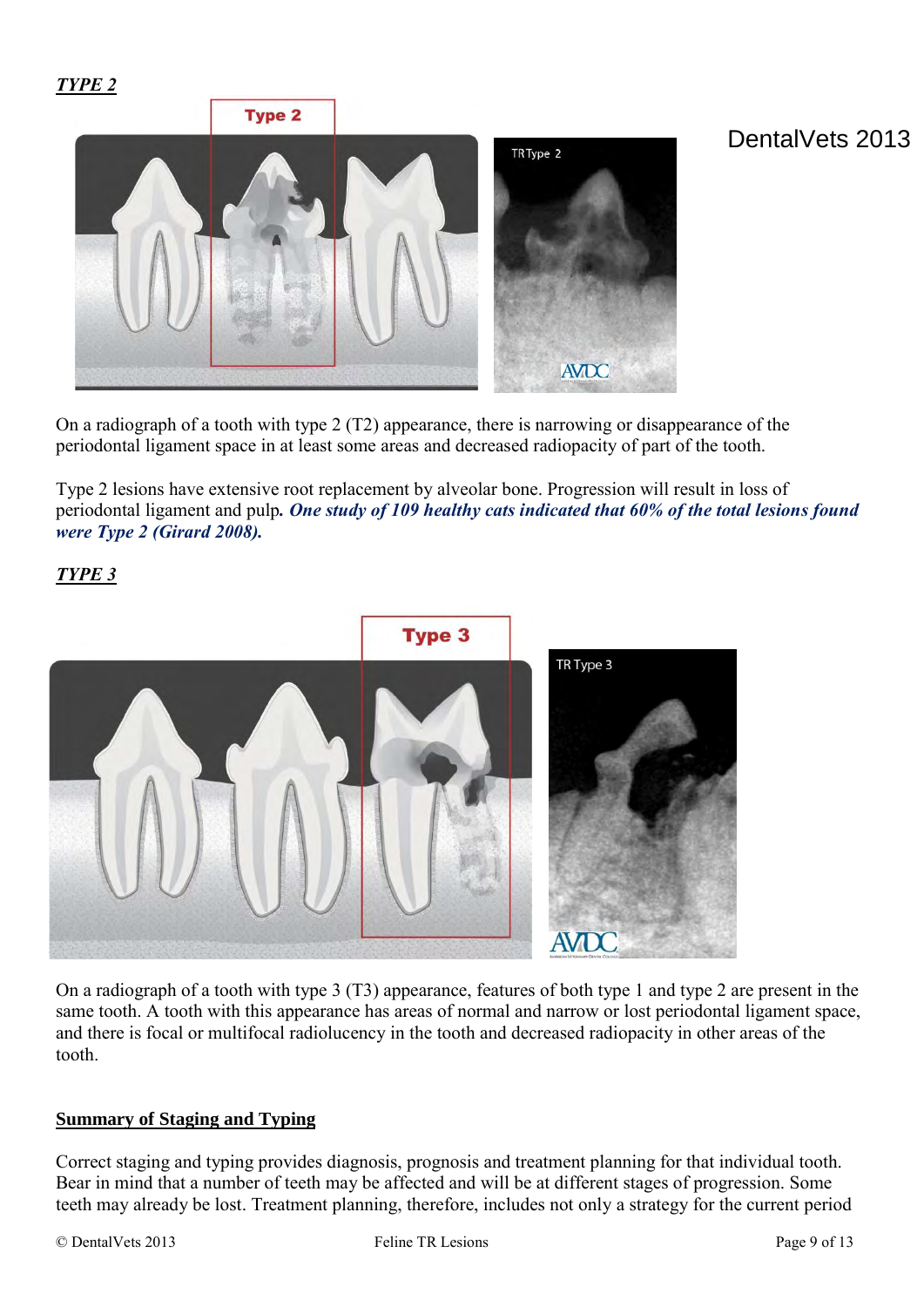but some form of monitoring for the future also.

#### *Abbreviations: A tooth with a Stage 4b lesion that has a type 2 radiographic appearance would be*  DentalVets 2013*abbreviated TR-S4b-T2*

#### **Treatment of TR Lesions**

#### **STAGE 1:**

Thorough dental scaling and polishing of the teeth with non-fluoride flour grade pumice. The affected tooth is lightly air-dried and treated with an unfilled resin dentine bonding agent (e.g. Bond One: Jeneric Pentron) to seal off the dentine tubules. Fluoride material such as Duraphat (Colgate) can also be used subsequently. It should be noted that the use of fluorides in this manner is mainly anecdotal and requires extreme care in small body weight animals. However, their action of hardening of enamel, desensitising exposed dentine and limiting the influence of plaque bacteria is likely to help patient comfort in the immediate post-op period. The teeth should be charted, radiographed *and re-examined by radiography at an interval of not more than three months*. The client is obviously made aware of the lesion and the need to introduce homecare methods to reduce the level of plaque on the crowns. Success rates of restoration of stage 1 lesions are considerably higher than for other stages *(Wiggs 2003).*

#### **STAGE 2, 3 and 4:**

Stage 2 lesions and beyond are sensitive and most likely painful. They are treated by extraction (see below). The extraction technique used will be dependent on type as seen on radiograph.

- *Teeth with retained organic tissues (periodontal ligament and/or pulp mainly Type 1) need to be extracted in a conventional manner via a mucogingival flap and buccal plate ostectomy before splitting into component roots. As these teeth are more fragile than "normal" teeth, more care is needed.*
- *Teeth with no organic material present (mainly Type 2) can be treated less invasively by crown amputation (coronectomy) via a small gingival envelope flap and crestal alveoloplasty following extraction to eliminate any sharp bony margins.*
- *Treatment for Type 1 and Type 2 is not interchangeable. The less invasive technique for Type 2 is not suited to Type 1 and vice versa.*

*STAGE 5 -* The stage 5 lesion consists of retained roots with no crowns. In many cases, these will be felt as hard swellings under healed oral mucus membranes. If there is no pathology of soft tissue over the swelling, no visible apical pathology on x-ray and no current sensitivity, no treatment is necessary. However, if soft tissue inflammation is present or if the cat feels pain or sensitivity in this area, exploration and curettage of the area may be desirable.

#### **Extraction Techniques**

#### **1. Conventional Extraction Technique (Type 1 lesions)**

Type 1 lesions are frequently linked with periodontal disease and a conventional extraction technique should be performed with the aim of removing all of the tooth tissue and diseased bone. It is not advisable to use a root retention technique with these teeth.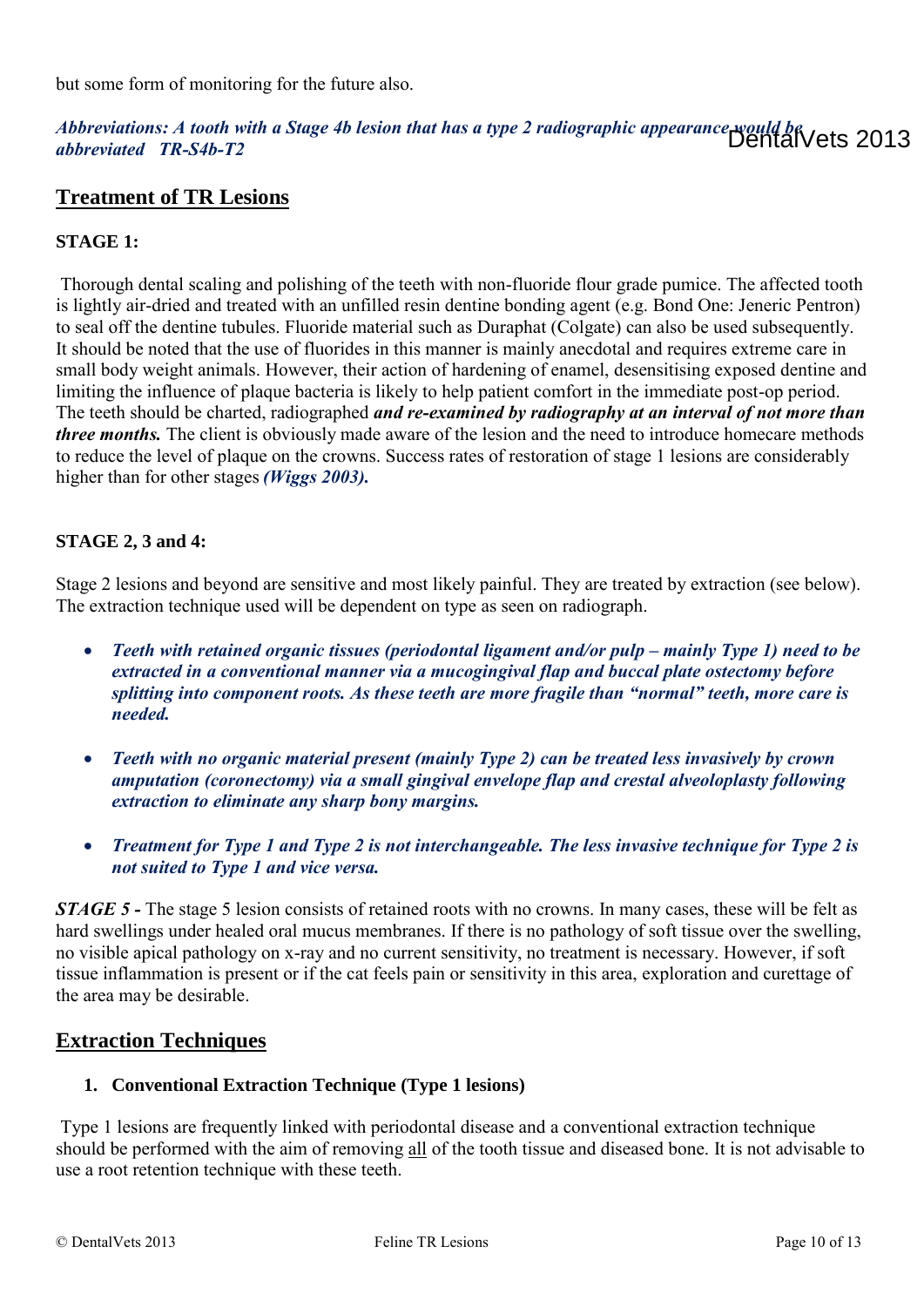A mucogingival flap with vertical releasing incisions will provide superior visualisation of tooth and the buccal bone plate. The vertical releasing incisions should be made slightly off the target root(s) using a #11 scalpel blade along the dorsal/ventral axis of the mandible/maxilla and divergent to the long axis of the scarper orace along the dorsal venture axis of the mandrote maxima and divergent to the form periodic 1964 S 2013 access to the target area.

Using a small round bur (#1) or diamond the buccal bone can be carefully removed to show the surface of the roots and the furcation point where they meet. Splitting the tooth into component roots can now take place. Further limited widening of the periodontal space can take place with the small bur before careful luxation of the roots with small luxators designed for this task. *See box below for recommended cat luxators.* 

Once roots are removed the bone surface is smoothed with a rasp or rongeurs and flushed with sterile saline (10ml syringe/21g needle) before closure of flap with 5/0 Monocryl *(W 3203).*

#### **Atomisation of cat teeth with a high-speed bur is not acceptable.**



This method of destroying the root does not give sufficient control and, in many cases, tissues beyond the root may be destroyed. Given that there is a sensory nerve beyond almost all teeth (infraorbital for maxilla or inferior alveolar nerve for the mandible,) it makes little sense to use this method. In normal circumstances, there is no substitute for careful elevation and removal of the whole root. The radiograph to the left shows the result of uncontrolled drilling. There are root remnants remaining and the mandible has almost been sectioned. The contents of

the inferior alveolar canal have been shredded.

#### **2. Crown Amputation Technique (Type 2 lesions)**

 In the case of Type 2 lesions only, a technique of crown amputation is permissible *(Du Pont 2002a: Du Pont 2002).*

A limited envelope flap reflecting gingiva from the tooth surface using a periosteotome may be sufficient. If not, releasing incisions may occasionally need to be made if an envelope flap provides insufficient visualisation.

The crown is removed with a small (#1) round bur perpendicular to the long axis of the crown to remove all tooth structure to just below the level of the alveolar bone crest.

A fine round diamond or bone rasp should be used to create a smooth surface of bone before saline flushing and closure with single interrupted suture(s) of 5/0 Monocryl.

#### **Dental Luxators for Cats**

Feline Luxator –  $EX5$  (2mm) Feline Luxator – EX5S (2mm serrated) Feline Luxator – EX5H (2mm notched) Feline Luxator – 100C (2mm gentle back curve

Feline Root Tip Pick – WA1

**Source: [www.drshipp.com](http://www.drshipp.com/)**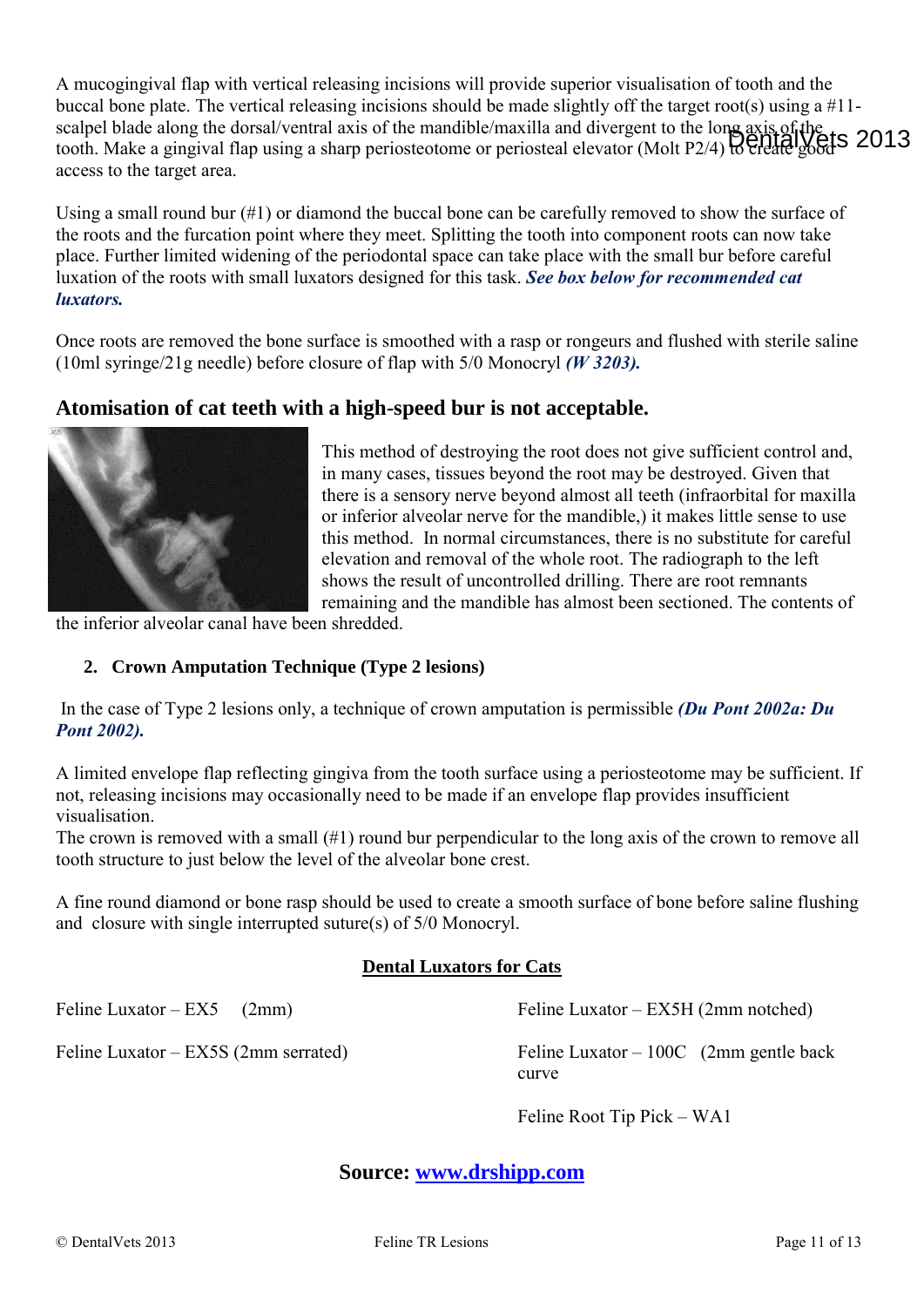#### **SUMMARY**

- The problem of feline tooth resorptive lesions can be demonstrated to affect at least 2013 29% of the general cat population and at least 54% of those cats presented to veterinarians for oral cavity disease.
- The lower premolar 2's (307/407) act as sentinel teeth and provide a 93% predictor for lesions in other teeth.
- Treatment of TR's requires staging and typing by radiography to select the correct method.
- Bisphosphonate treatment (Alendronate: Merck) show promise to prevent progression of existing lesions and retard the formation of new lesions.

#### **REFERENCES**

BURKE, T. J., JOHNSTON, N. W., WIGGS, R. B. & HALL, A. F. (2000) an alternative hypothesis from veterinary science for the pathogenesis of non-carious cervical lesions. Quintessence International (In press)

DUBIELZIG, R. R., HOWARD, P. E., MIYABAYASHI, T. & TRUONG, K. S. (1990) Classification of conditions leading to dental attrition and tooth loss in dogs and cats. Proceedings of the 1st World Veterinary Dental Congress, San Francisco. pp 5-6

DUPONT, GA and DEBOWES LJ (2002a) Comparison of Periodontitis and Root Replacement in Cat Teeth with Resorptive Lesions. Journal of Veterinary Dentistry 19, No.2, 71-75

DUPONT GA (2002) Crown Amputation and Intentional Root Retention for Dental Resorptive Lesions in Cats. Journal of Veterinary Dentistry 19, (2), 107-110

GIRARD N, SERVET E, BIOURGE V, HENNET P (2008) Feline Tooth Resorption in a Colony of 109 Cats. Journal of Veterinary Dentistry 25, (3); 166-174

GORREL C & LARSSON A: (2002). Feline Odontoclastic Resorptive Lesions – unveiling the early lesions. JSAP, **43**: 482-488.

HEATON M et al: (2004). A rapid screening technique for feline odontoclastic resorptive lesions. JSAP, **45,** 598- 601.

HOPEWELL-SMITH, A. (1930) the process of osteolysis and odontolysis, or so-called absorption of calcified tissues: A new and original investigation. The Dental Cosmos 1xxii, 1036-1048

INGHAM, KE et al. (2001), Prevalence of odontoclastic resorptive lesions in a population of clinically healthy cats. JSAP, 42, pp439-443.

LEVIN, J. R., EMILY, P. E. & FROST, P. (1996) the prevalence of odontoclastic resorptive lesions in feral, domestic and exotic felids. Proceedings of the BVDA 8th Annual Scientific Meeting, Birmingham, April 1995

MOHN KL et al (2009) Alendronate binds to tooth root surfaces and inhibits progression of feline tooth resorption: A proof of concept study J Vet Dent 26 (2); 74-81.